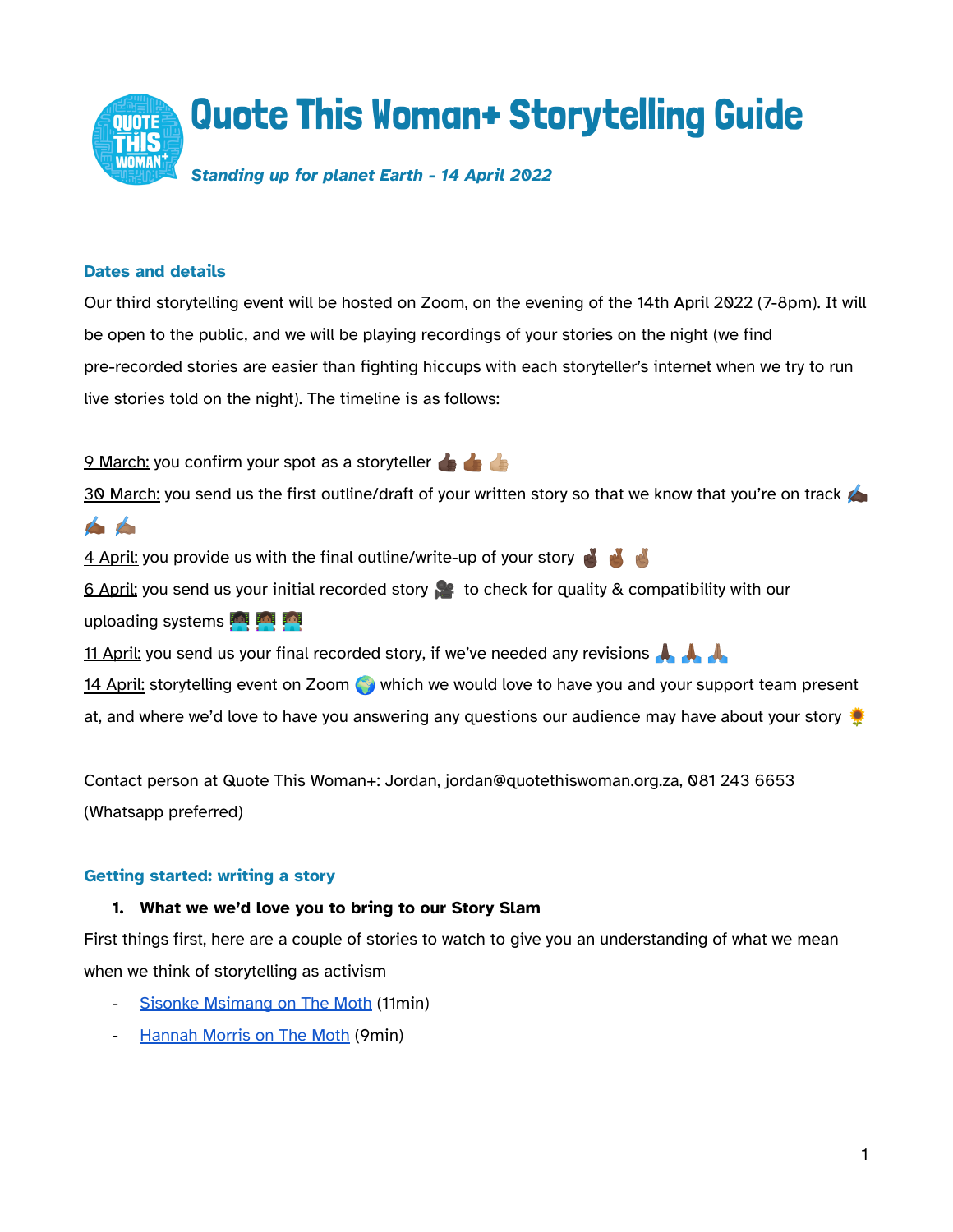To be clear: we are not looking for lectures or jazzed-up interviews. We are looking to hear stories: real, live, true anecdotes from the storytellers history, that make the audience feel something. A New York Times Climate Hub session called Hearts and Minds: [Storytelling](https://climatehub.nytimes.com/session/678908/hearts-and-minds-storytelling-and-climate-change) and Climate Change says the following:

"Stories hold a power that science does not: The power to move hearts and minds, and connect people to a problem. A fact can be devastating, but when placed in the context of a story that people can relate to, that fact becomes part of a reality we can better comprehend, react to and address."

We want to give you the space to tell your story about how you stand up for planet Earth. We want to give our audience hope that there are people out there trying to figure it all out - whether they are succeeding or not. We want to open up a space for you to be vulnerable about your work - to share some of your burdens. Maybe you'd like to tell us about a specific project that pulled at your heartstrings, or the journey you took to get to working in this space, or maybe you'd like to tell us about some of the barriers you've overcome - or something completely different!

Some parameters:

- It must be a story (with a beginning, middle & end)
- It must be no more than 5 minutes
- It must be true

### **2. Coaching**

Like to try but feeling a little intimidated? Not to worry - if you'd like, we have a great selection of coaches to help you through this process - and learn the skill of storytelling for yourself. Reach out to Jordan (jordan@quotethiswoman.org.za) by **9 March** to link up with someone to mentor you through your story development and telling process.

### **3. How to write a story**

There is no one way to write a story that works for everybody, but here are a couple of resources to look at, choose what feels best for you and get going. At any stage you are welcome to reach out to us for help or advice.

### Resources: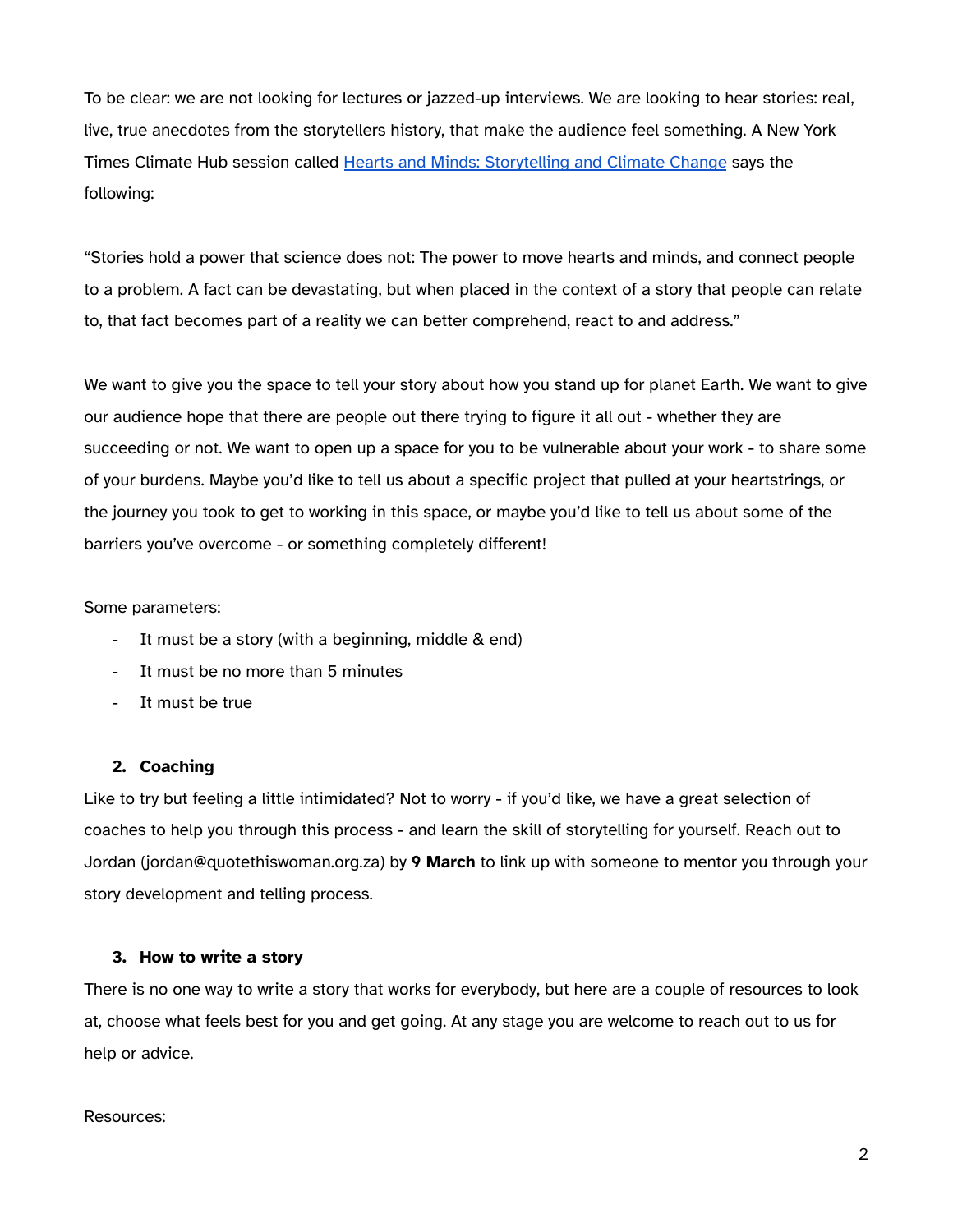a) Weaving together prompts, from Climate [Generation.](https://www.climategen.org/take-action/act-climate-change/climate-stories/discover-climate-story/) Allow 5-10 minutes of quiet journaling for

each prompt.

# **PROMPT#1**

Tell a story about an experience that helped shape the person you are today. How has that influenced the way you see the world? (Note: this is not necessarily climate change related - reflection should be personal.)

# **PROMPT#2**

What is your experience of climate change? (How have you been impacted, what observations have you noticed...)

and/or

How have you been thinking about climate change lately? (What have you heard recently, what aspect resonates personally...)

# **PROMPT#3**

"To create a better future, we must first imagine ourselves there." IMAGINE... what would a better world look like to you? What is the role that you will play in making it a reality?

# **WEAVE IT TOGETHER**

Look over your writings as a whole. Take notice of any big picture themes and possible connecting points. Remember that this is a process, and it may not be complete right away.

- b) A webinar on The Power of Climate [Storytelling](https://www.youtube.com/watch?v=CmYzry-rfTY) (it is 40 mins long, but the most helpful bits are in the first 15 mins). A note on this - we are looking to hear a little more directly about the work that you do, or something inspiring, not only a story about climate change in your life.
- c) A pdf guide by **APHA's Center for [Climate,](https://apha.org/-/media/files/pdf/topics/climate/climate_storytelling_guide.ashx) Health and Equity**. This helpful guide talks about the audience quite a lot, so we've put together a little audience sketch to help you out:

## *Audience profile:*

- *- Women and other folk whose voices are not prioritised by mainstream media*
- *- Approx 30 - 65*
- *- Mainly South(ern) Africa*
- *- Mainly tertiary educated*
- d) Non-climate resources: [storytelling](https://themoth.org/share-your-story/storytelling-tips-tricks) tips and tricks, 6 rules for great [storytelling](https://www.fastcompany.com/3052152/6-rules-for-great-storytelling-from-a-moth-approved-master-of-the-form), 8 [rules](https://jeff-simmermon.medium.com/this-is-a-boring-shark-attack-8-rules-for-fascinating-storytelling-3b9d2bab6dca) for [fascinating](https://jeff-simmermon.medium.com/this-is-a-boring-shark-attack-8-rules-for-fascinating-storytelling-3b9d2bab6dca) storytelling.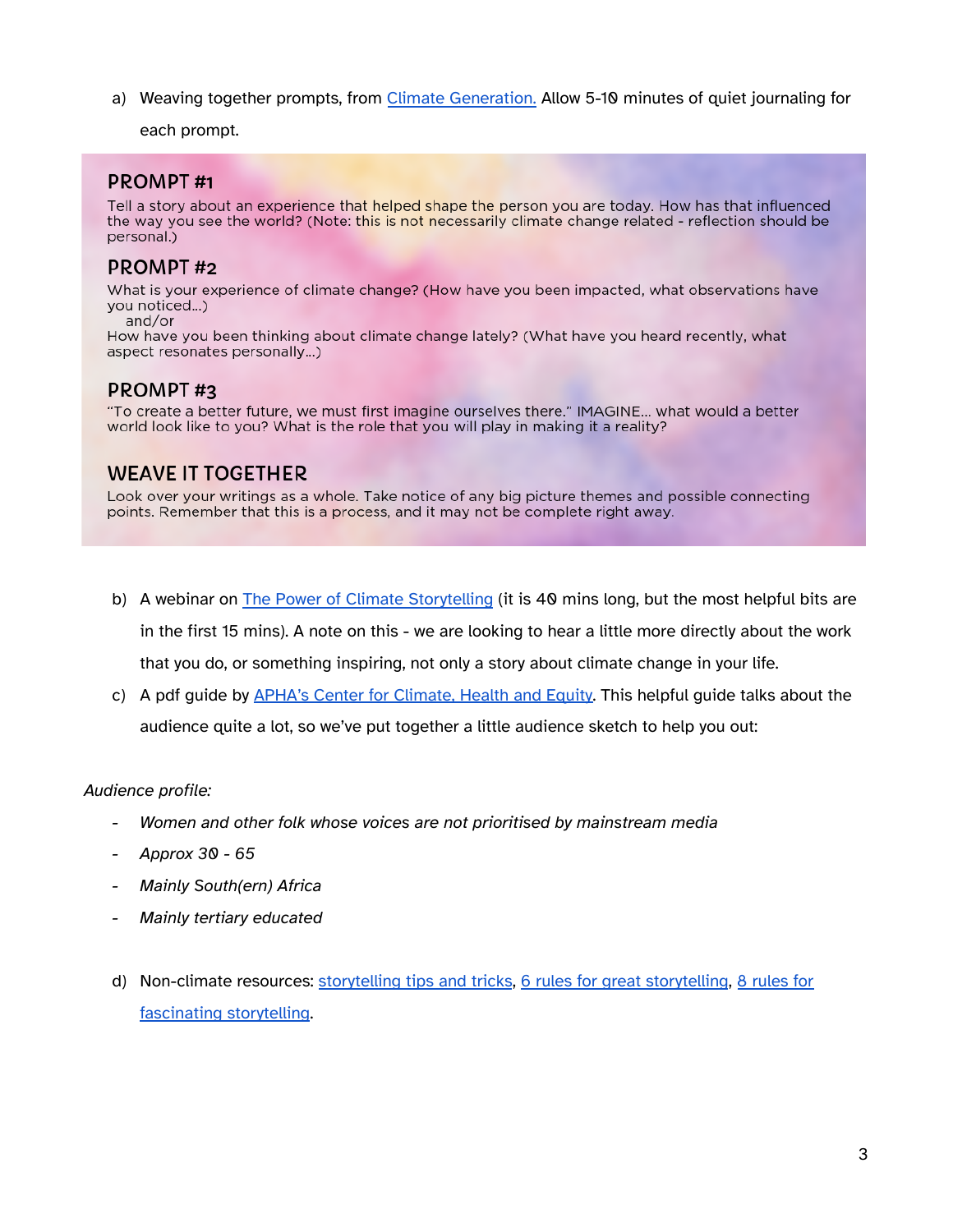Once you've written your story, we'll ask that you send it to us so we know you're on track in terms of the brief. The deadline for this is **30 March**. We will get back to you ASAP if we have any input, and ask for your final story by **4 April.**

### **Recording your story**

Here are some guidelines for recording your story:

### **1. The space**

Try to find a place where you can stand/sit with a relatively blank background. Make sure you are being lit from the front. Aim a light up towards a white ceiling to bounce light softly all around. Also put one lamp facing you to light your eyes and face. Turn off lights in the background, close doors and curtains behind you.

### **2. The video**

Please record your story in landscape, so when we play it on the computer it will fill the screen. You do not need any specific equipment, you can record on your phone! Just make sure when you start, you do a quick test video to make sure you can hear yourself really clearly and at good volume.. The higher the quality the better. Please make sure your camera or phone is at eye level, and look into the camera, not at the screen.

### **3. Telling the story**

We are **not** looking for the perfect recording, with no uhms or awkward silences. We would like you to try and do it all in one take, imperfections and all. Your authentic story is what we are after! Please do learn the story, as you would in a storytelling event - we do not want you to be reading it to the camera.

### **4. Editing**

**Please do not edit the recording** - we need unedited videos so that we can get our video editor to stitch them together and adjust anything (maybe lighting or sounds). Please do not use any filters when you record - for continuity we want all the videos to look similar. If you urgently want something edited, please talk to us and we'll help you out.

Once you've done your recording, you'll need to send it to us to check by **6 April.** If we need you to edit anything, we will need the edited version by **11 April.**